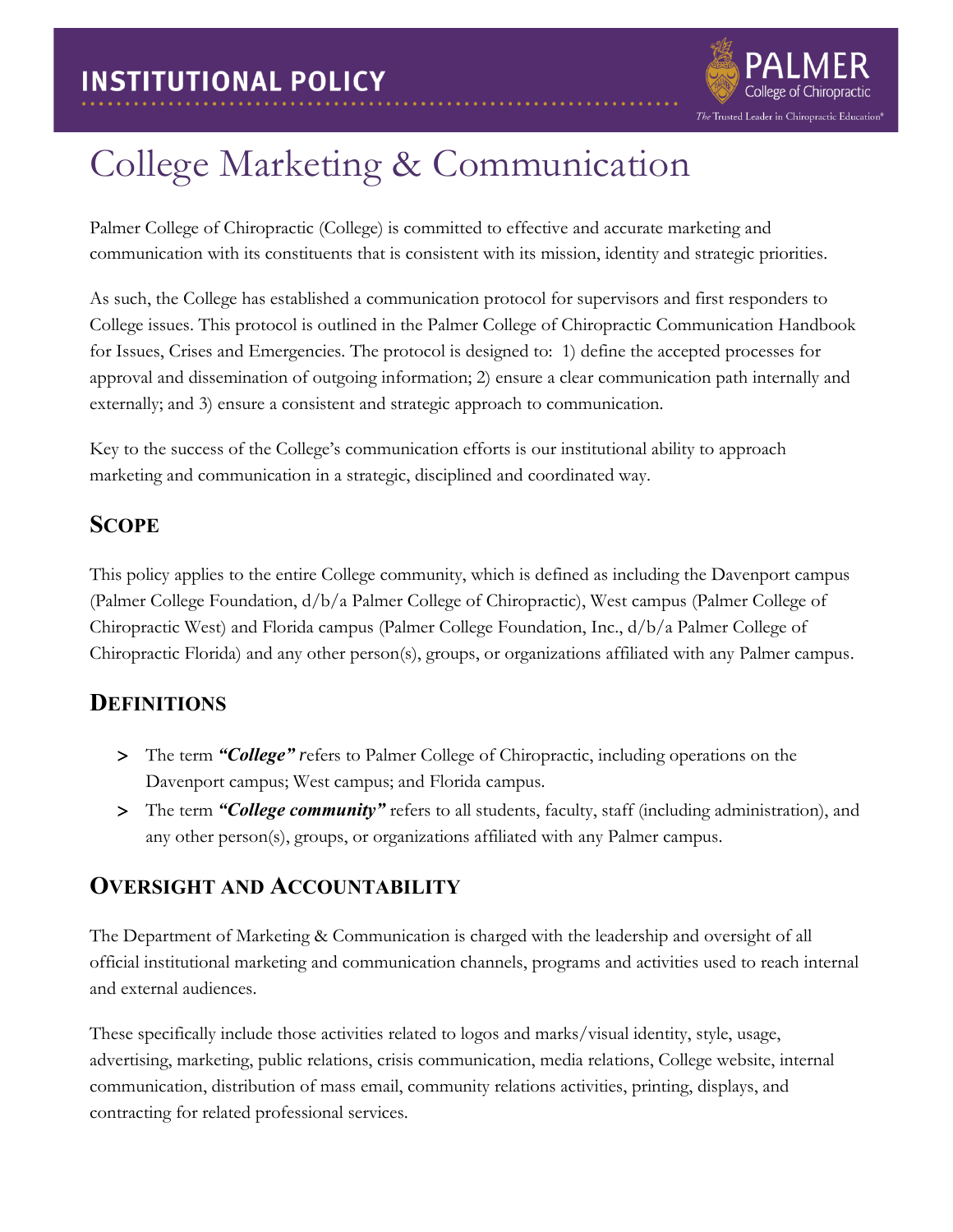## **ISSUES/CRISIS COMMUNICATION**

Should the College become aware of an internal or external concern that could affect the College community, the College will formally communicate such concerns through the Marketing & Communication department.

- Marketing & Communication is specifically responsible for official institutional communication related to issues and crises.
- Marketing & Communication (or its designee) uses the automated Palmer Alert System to distribute emergency messages.
- Marketing & Communication develops, maintains and routinely distributes the Palmer College of Chiropractic Communication Handbook for Issues, Crises and Emergencies.

For details, see: [palmer.edu/PalmerAlert/](http://www.palmer.edu/students/resources-offices/palmer-alert/)

Any member of the College Community who becomes aware of a crisis situation is to immediately report the crisis situation to Campus Security. Campus Security will then immediately report the situation to one of the designated individuals below.

#### *DAVENPORT CAMPUS*

Jillian McCleary Senior Director of Communications Marketing & Communication 1000 Brady Street Davenport, IA 52803 (563) 884-5726 jillian.mccleary@palmer.edu

#### *FLORIDA CAMPUS*

Lauren Apetz Campus Communications Specialist Marketing & Communication 1000 Brady Street Davenport, IA 52803 (386) 763-2630 [lauren.apetz@palmer.edu](mailto:lauren.apetz@palmer.edu)

IP College Marketing Communication Policy Page **2** of **6**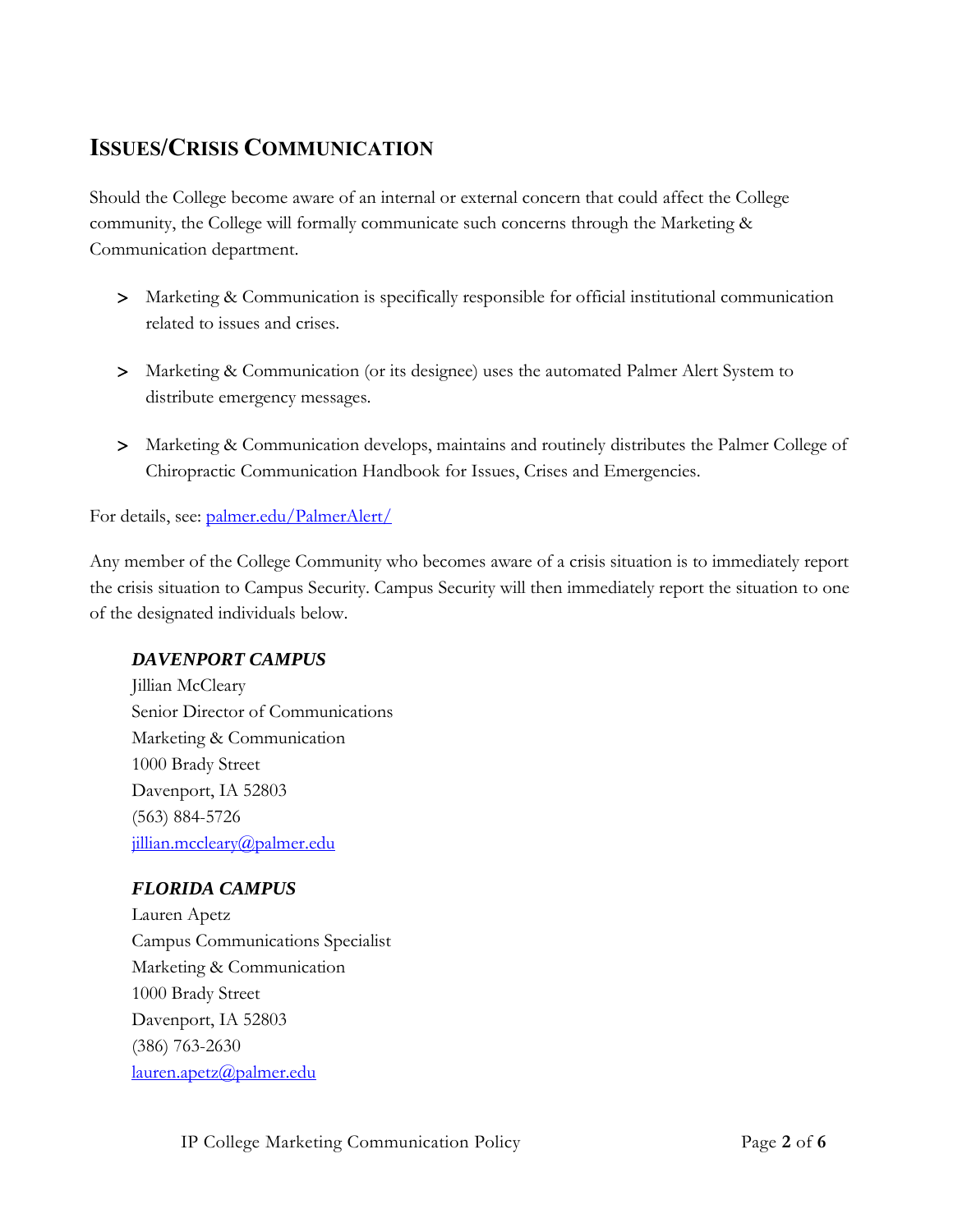#### *WEST CAMPUS*

Jillian McCleary Senior Director of Communications Marketing & Communication 1000 Brady Street Davenport, IA 52803 (563) 884-5726 jillian.mccleary@palmer.edu

#### **MEDIA RELATIONS**

- Marketing & Communication is the point of contact with the news media, including creation and distribution of information relating to general College news or topics requiring an institutional response.
- News releases related to the College or its respective departments should be referred to Marketing & Communication to be edited and distributed.
- News conferences are to be coordinated by or through Marketing & Communication.
- Requests for information, interviews, or other media activities that come directly to faculty, staff or students from news media should be referred directly to Marketing & Communication.

For details, see: [Media and PR Assistance](https://livepalmer.sharepoint.com/:w:/r/sites/MarketingandCommunication/Shared%20Documents/media-n-pr-assistance.docx?d=w797aa48f08604e79a2f78c9d1593dbc7&csf=1&web=1&e=bK8ErD)

#### **COLLEGE COMMUNICATION/MASS EMAIL**

 Marketing & Communication is responsible for sharing College announcements through appropriate channels (e.g. TuesdE-news, Palmer Highlights, Palmer Communications).

For details, see: [Web & Electronic Communications](https://livepalmer.sharepoint.com/:w:/r/sites/MarketingandCommunication/Shared%20Documents/web-n-electronic-communication.docx?d=w3288a29463e34cf0b4fbd885105ce127&csf=1&web=1&e=hptOFf) and [palmer.edu/publications](http://www.palmer.edu/publications)

## **SOCIAL MEDIA**

Marketing & Communication maintains the College's official social-media sites and is the point of contact for creation and dissemination of information via the College's social media sites.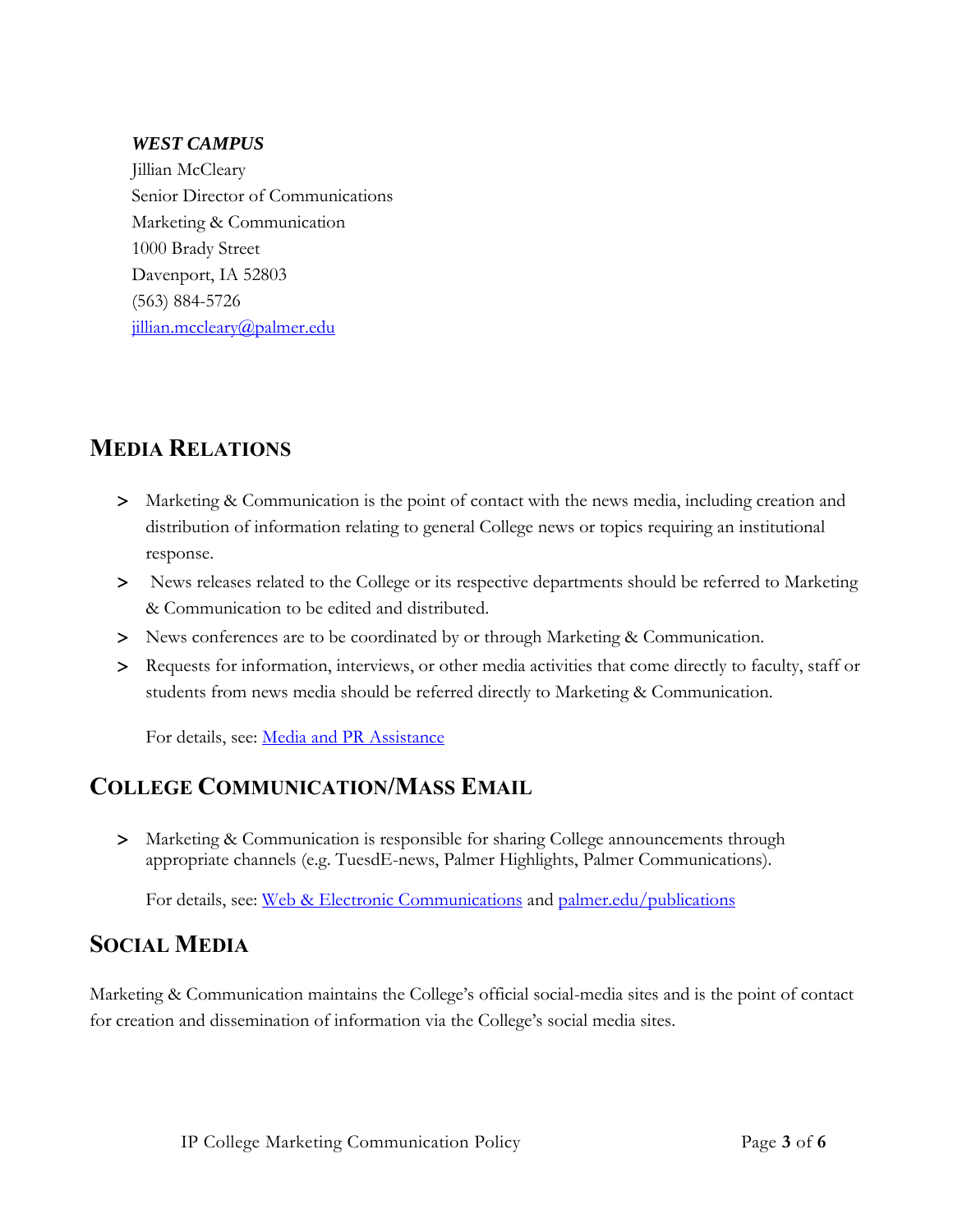## **COLLEGE STANDARDS**

Marketing & Communication develops standards, guidelines and procedures necessary for the effective management of College communication efforts, and routinely communicates these to all College employees.

#### **Visual Identity**

- Marketing & Communication develops, maintains and makes routinely available for use by the College community, and Palmer Brand Guidelines, and associated templates and themes.
- All College marketing and communication materials are expected to conform to the standards set forth in the Palmer Brand Guidelines.
- > For details, see: [Palmer Brand Guidelines](https://livepalmer.sharepoint.com/sites/MarketingandCommunication/Shared%20Documents/Forms/AllItems.aspx?id=%2Fsites%2FMarketingandCommunication%2FShared%20Documents%2Fbrand%2Dguide%2Dcommunicator%2Dtoolkit%2Epdf&parent=%2Fsites%2FMarketingandCommunication%2FShared%20Documents)

#### **Websites**

- All College and College-related Web pages are to conform to the standards set forth in the Palmer Brand Guidelines.
- All College and College-related Web pages are to conform to federal standards and the College's standards set forth in the College Web procedures – "Palmer College of Chiropractic Web tools: Resources for Web Developers."

For details and procedures, see: Palmer [Brand Guidelines](https://livepalmer.sharepoint.com/sites/MarketingandCommunication/Shared%20Documents/Forms/AllItems.aspx?id=%2Fsites%2FMarketingandCommunication%2FShared%20Documents%2Fbrand%2Dguide%2Dcommunicator%2Dtoolkit%2Epdf&parent=%2Fsites%2FMarketingandCommunication%2FShared%20Documents) and Web & Electronic Communications **[Guidelines](https://livepalmer.sharepoint.com/:w:/r/sites/MarketingandCommunication/Shared%20Documents/web-n-electronic-communication.docx?d=w3288a29463e34cf0b4fbd885105ce127&csf=1&web=1&e=hptOFf)** 

#### **Displays**

 Display concepts developed for or by college department, and affiliated groups are to comply with the standards set forth in the Palmer Brand Guidelines.

For details, see: [Palmer Brand Guidelines](https://livepalmer.sharepoint.com/sites/MarketingandCommunication/Shared%20Documents/Forms/AllItems.aspx?id=%2Fsites%2FMarketingandCommunication%2FShared%20Documents%2Fbrand%2Dguide%2Dcommunicator%2Dtoolkit%2Epdf&parent=%2Fsites%2FMarketingandCommunication%2FShared%20Documents)

## **Photography/Videography**

 The College photographer is responsible for maintaining an archive of College photos and video for use in publications and on websites.

IP College Marketing Communication Policy Page **4** of **6**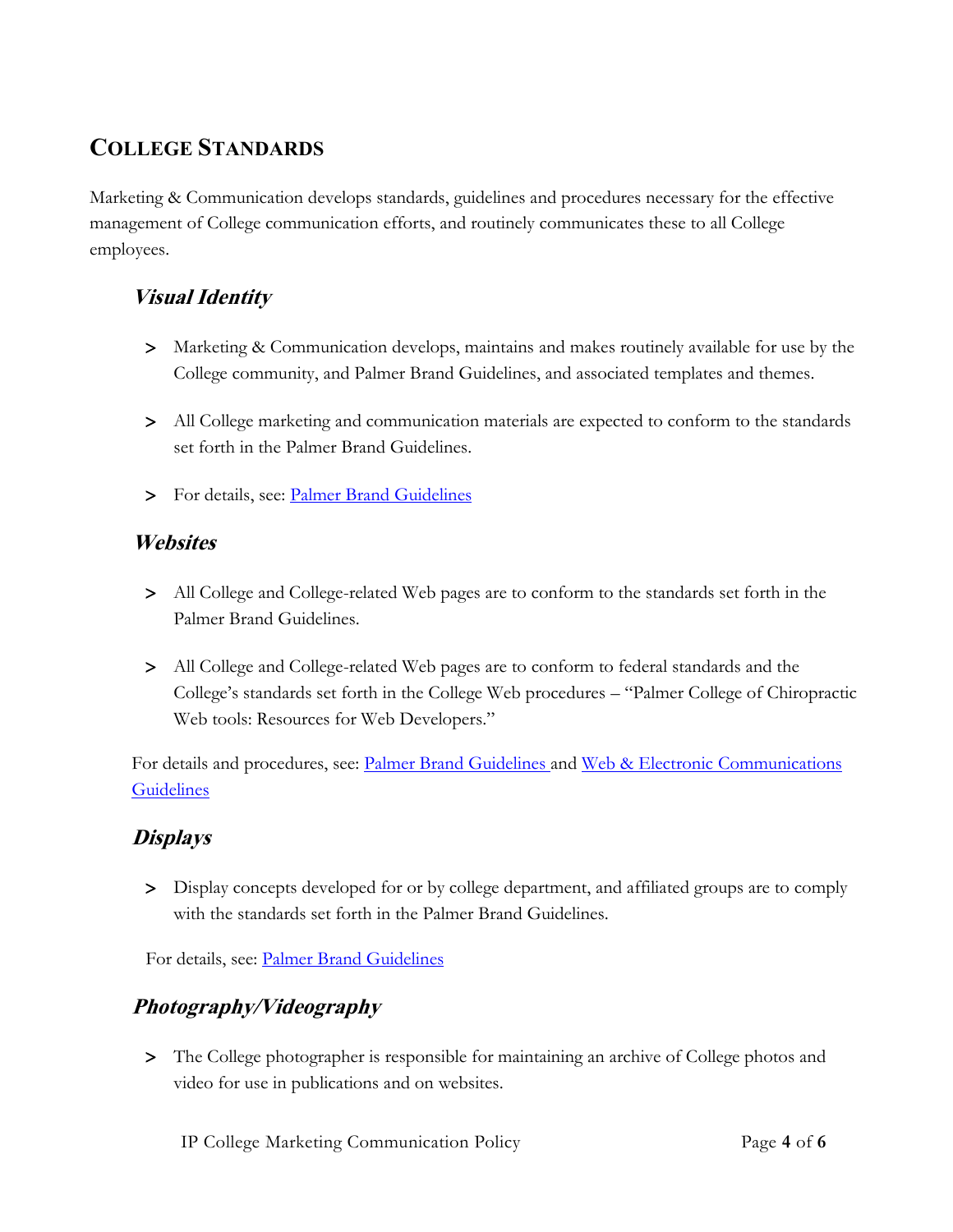Use of Commercial Agencies or Consultants. If a project or body of work is to be completed by a commercial agency or consultant, a written request must be submitted to the College's Marketing and Communication Department and it is at the discretion of the Marketing and Communication Department which agency or consultant is selected. Marketing and Communication must approve concepts and tactical materials prior to final production.

## **STANDARD INSTITUTIONAL POLICY PROVISIONS**

Institutional Policies are supplemented by provisions that are applicable to all institutional policies. It is the responsibility of all employees and students to know and comply with these standards.

> [Standard Provisions Applicable to All Institutional Policies](http://www.palmer.edu/uploadedFiles/Pages/Students/Resources_and_Offices/Handbook_and_Policies/_pdf/Standard-Provisions-Applicable-to-All-Institutional-Policies.pdf)

# Additional Information

## **ASSOCIATED POLICIES, PROCESSES AND/OR PROCEDURES**

This Policy is supplemented below. It is the responsibility of all employees and students to know and comply with policies and procedures as supplemented. .

#### **FORMS/INSTRUCTIONS**

- > Presentation Templates
- > Brand Tools

#### **CONTACTS**

 Kim Kent Senior Director of Marketing Marketing & Communication 1000 Brady Street Davenport, IA 52803 (563) 884-5662 [kimberly.kent@palmer.edu](mailto:kimberly.kent@palmer.edu)

#### **RELATED INFORMATION**

- [Web & Electronic Communications](https://livepalmer.sharepoint.com/:w:/r/sites/MarketingandCommunication/Shared%20Documents/web-n-electronic-communication.docx?d=w3288a29463e34cf0b4fbd885105ce127&csf=1&web=1&e=hptOFf)
- > [palmer.edu/publications](http://www.palmer.edu/publications)
	- IP College Marketing Communication Policy Page **5** of **6**